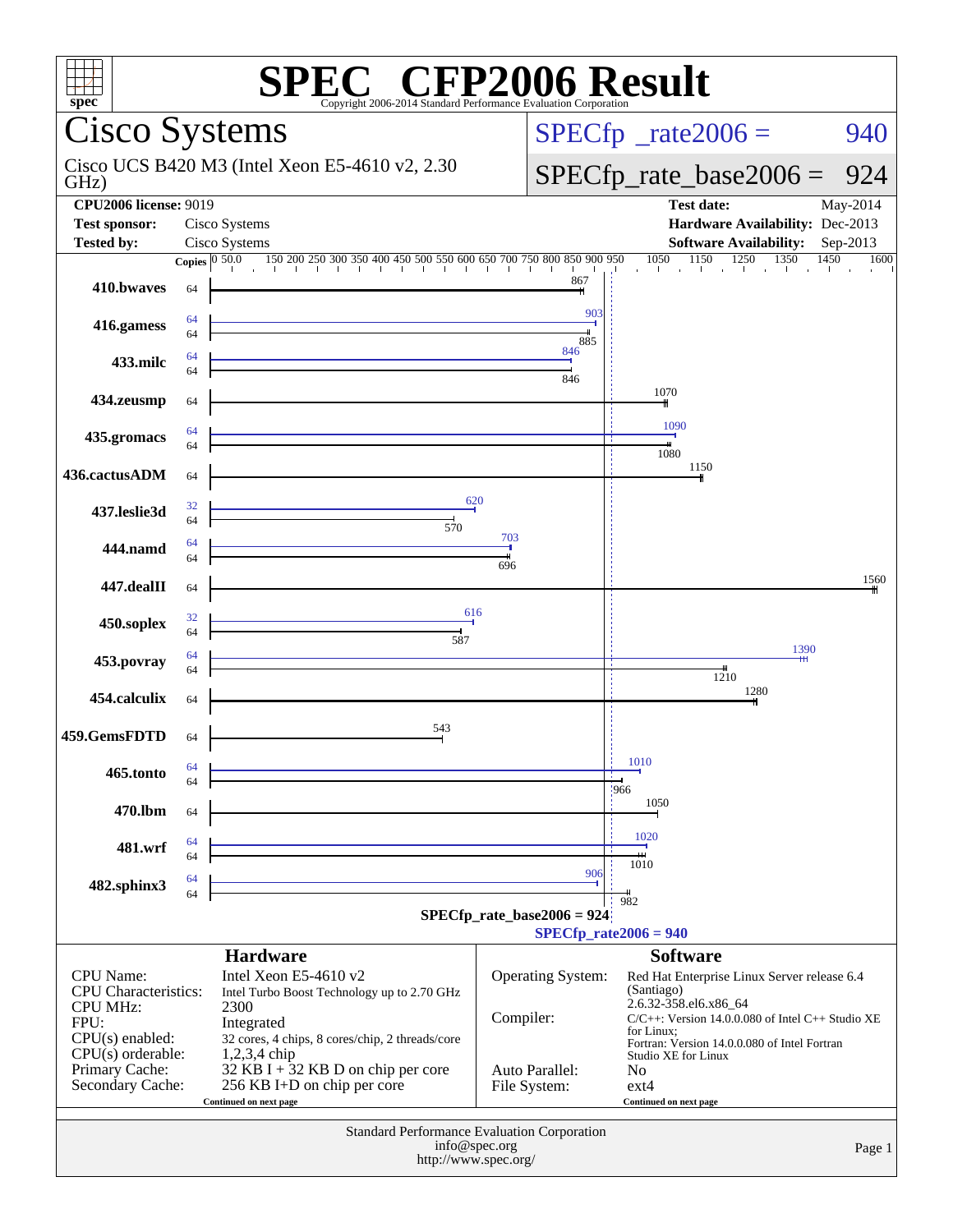

Cisco Systems

GHz) Cisco UCS B420 M3 (Intel Xeon E5-4610 v2, 2.30  $SPECTp_rate2006 = 940$ 

### [SPECfp\\_rate\\_base2006 =](http://www.spec.org/auto/cpu2006/Docs/result-fields.html#SPECfpratebase2006) 924

| <b>CPU2006 license: 9019</b>                                               |                                                                                                                                                       |                                                                                    | May-2014<br><b>Test date:</b>                                    |
|----------------------------------------------------------------------------|-------------------------------------------------------------------------------------------------------------------------------------------------------|------------------------------------------------------------------------------------|------------------------------------------------------------------|
| <b>Test sponsor:</b>                                                       | Cisco Systems                                                                                                                                         |                                                                                    | Hardware Availability: Dec-2013                                  |
| <b>Tested by:</b>                                                          | Cisco Systems                                                                                                                                         |                                                                                    | <b>Software Availability:</b><br>$Sep-2013$                      |
| L3 Cache:<br>Other Cache:<br>Memory:<br>Disk Subsystem:<br>Other Hardware: | 16 MB I+D on chip per chip<br>None<br>256 GB (32 x 8 GB 2Rx4 PC3-14900R-13, ECC,<br>running at 1600 MHz and CL11)<br>1 X 300 GB 15000 RPM SAS<br>None | <b>System State:</b><br><b>Base Pointers:</b><br>Peak Pointers:<br>Other Software: | Run level 3 (multi-user)<br>$32/64$ -bit<br>$32/64$ -bit<br>None |

#### **[Results Table](http://www.spec.org/auto/cpu2006/Docs/result-fields.html#ResultsTable)**

|                  |               |                |       | <b>Base</b>    |             |                |            | <b>Peak</b>   |                |              |                |              |                |              |
|------------------|---------------|----------------|-------|----------------|-------------|----------------|------------|---------------|----------------|--------------|----------------|--------------|----------------|--------------|
| <b>Benchmark</b> | <b>Copies</b> | <b>Seconds</b> | Ratio | <b>Seconds</b> | Ratio       | <b>Seconds</b> | Ratio      | <b>Copies</b> | <b>Seconds</b> | <b>Ratio</b> | <b>Seconds</b> | <b>Ratio</b> | <b>Seconds</b> | <b>Ratio</b> |
| 410.bwayes       | 64            | 1004           | 867   | 994            | 875         | 1003           | 867        | 64            | 1004           | 867          | 994            | 875          | 1003           | 867          |
| $ 416$ .gamess   | 64            | 1411           | 888   | 1418           | 884         | 1416           | 885        | 64            | 1385           | 905          | 1387           | 903          | 1391           | 901          |
| 433.milc         | 64            | 695            | 846   | 695            | 846         | 695            | 845        | 64            | 696            | 844          | 695            | 846          | 695            | 846          |
| $ 434$ . zeusmp  | 64            | 546            | 1070  | 547            | 1060        | 544            | 1070       | 64            | 546            | 1070         | 547            | 1060         | 544            | 1070         |
| 435.gromacs      | 64            | 427            | 1070  | 423            | 1080        | 425            | 1080       | 64            | 419            | 1090         | 420            | 1090         | 420            | 1090         |
| 436.cactusADM    | 64            | 665            | 1150  | 665            | 1150        | 663            | 1150       | 64            | 665            | 1150         | 665            | 1150         | 663            | 1150         |
| 437.leslie3d     | 64            | 1055           | 570   | 1055           | 570         | 1052           | 572        | 32            | 485            | 620          | 486            | 619          | 485            | 621          |
| 444.namd         | 64            | 732            | 701   | 737            | 696         | 737            | 696        | 64            | 730            | 703          | 727            | 706          | 732            | 701          |
| 447.dealII       | 64            | 470            | 1560  | 468            | 1560        | 472            | 1550       | 64            | 470            | 1560         | 468            | 1560         | 472            | 1550         |
| $450$ .soplex    | 64            | 909            | 587   | 909            | 587         | 908            | <b>588</b> | 32            | 433            | 616          | 433            | 616          | 433            | 617          |
| $453$ .povray    | 64            | 281            | 1210  | 282            | 1210        | 283            | 1200       | 64            | 245            | 1390         | 246            | 1380         | 243            | 1400         |
| 454.calculix     | 64            | 413            | 1280  | 412            | 1280        | 415            | 1270       | 64            | 413            | 1280         | 412            | 1280         | 415            | 1270         |
| 459.GemsFDTD     | 64            | 1251           | 543   | 1251           | 543         | 1249           | 544        | 64            | 1251           | 543          | 1251           | 543          | 1249           | 544          |
| $465$ .tonto     | 64            | 652            | 966   | 654            | 963         | 652            | 966        | 64            | 625            | 1010         | 626            | 1010         | 625            | 1010         |
| 470.1bm          | 64            | 838            | 1050  | 839            | 1050        | 840            | 1050       | 64            | 838            | 1050         | 839            | 1050         | 840            | 1050         |
| 481.wrf          | 64            | 712            | 1000  | 707            | <b>1010</b> | 701            | 1020       | 64            | 700            | 1020         | 699            | 1020         | 699            | 1020         |
| 482.sphinx3      | 64            | 1269           | 983   | 1270           | 982         | 1276           | 978        | 64            | 1378           | 905          | 1375           | 907          | 1377           | 906          |

Results appear in the [order in which they were run.](http://www.spec.org/auto/cpu2006/Docs/result-fields.html#RunOrder) Bold underlined text [indicates a median measurement.](http://www.spec.org/auto/cpu2006/Docs/result-fields.html#Median)

#### **[Submit Notes](http://www.spec.org/auto/cpu2006/Docs/result-fields.html#SubmitNotes)**

 The numactl mechanism was used to bind copies to processors. The config file option 'submit' was used to generate numactl commands to bind each copy to a specific processor. For details, please see the config file.

#### **[Operating System Notes](http://www.spec.org/auto/cpu2006/Docs/result-fields.html#OperatingSystemNotes)**

Stack size set to unlimited using "ulimit -s unlimited"

Standard Performance Evaluation Corporation [info@spec.org](mailto:info@spec.org) <http://www.spec.org/>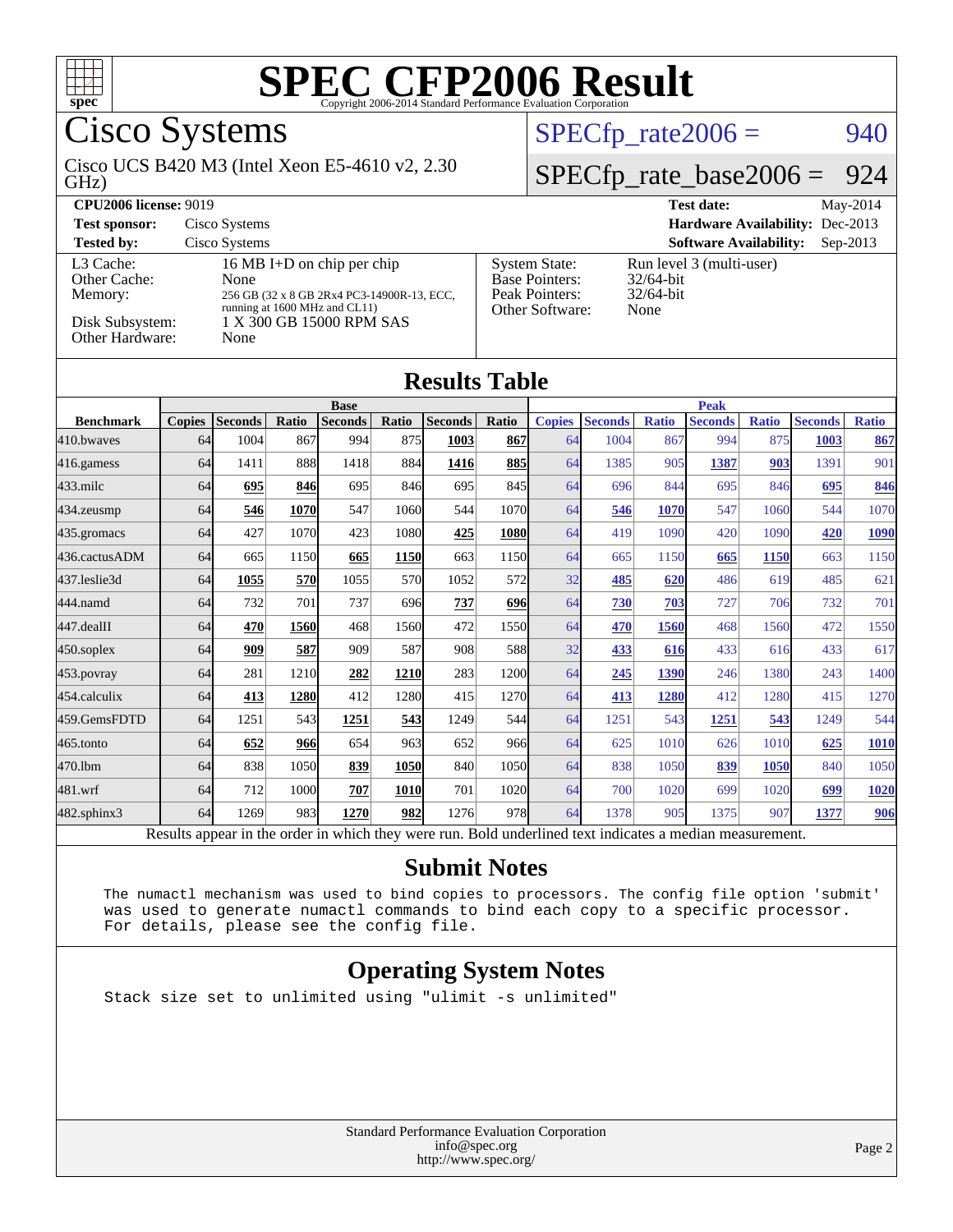

Cisco Systems

GHz) Cisco UCS B420 M3 (Intel Xeon E5-4610 v2, 2.30  $SPECTp\_rate2006 = 940$ 

### [SPECfp\\_rate\\_base2006 =](http://www.spec.org/auto/cpu2006/Docs/result-fields.html#SPECfpratebase2006) 924

**[CPU2006 license:](http://www.spec.org/auto/cpu2006/Docs/result-fields.html#CPU2006license)** 9019 **[Test date:](http://www.spec.org/auto/cpu2006/Docs/result-fields.html#Testdate)** May-2014 **[Test sponsor:](http://www.spec.org/auto/cpu2006/Docs/result-fields.html#Testsponsor)** Cisco Systems **[Hardware Availability:](http://www.spec.org/auto/cpu2006/Docs/result-fields.html#HardwareAvailability)** Dec-2013 **[Tested by:](http://www.spec.org/auto/cpu2006/Docs/result-fields.html#Testedby)** Cisco Systems **[Software Availability:](http://www.spec.org/auto/cpu2006/Docs/result-fields.html#SoftwareAvailability)** Sep-2013

#### **[Platform Notes](http://www.spec.org/auto/cpu2006/Docs/result-fields.html#PlatformNotes)**

Standard Performance Evaluation Corporation [info@spec.org](mailto:info@spec.org) Intel HT Technology = Enabled CPU performance set to HPC Power Technology set to Custom CPU Power State C6 set to Disabled CPU Power State C1 Enhanced set to Disabled Memory RAS configuration set to Maximum Performance DRAM Clock Throttling Set to Performance Sysinfo program /opt/cpu2006-1.2/config/sysinfo.rev6818 \$Rev: 6818 \$ \$Date:: 2012-07-17 #\$ e86d102572650a6e4d596a3cee98f191 running on rhel6.4 Tue May 20 10:34:25 2014 This section contains SUT (System Under Test) info as seen by some common utilities. To remove or add to this section, see: <http://www.spec.org/cpu2006/Docs/config.html#sysinfo> From /proc/cpuinfo model name : Intel(R) Xeon(R) CPU E5-4610 v2 @ 2.30GHz 4 "physical id"s (chips) 64 "processors" cores, siblings (Caution: counting these is hw and system dependent. The following excerpts from /proc/cpuinfo might not be reliable. Use with caution.) cpu cores : 8 siblings : 16 physical 0: cores 0 1 2 3 4 5 6 7 physical 1: cores 0 1 2 3 4 5 6 7 physical 2: cores 0 1 2 3 4 5 6 7 physical 3: cores 0 1 2 3 4 5 6 7 cache size : 16384 KB From /proc/meminfo MemTotal: 264498024 kB HugePages\_Total: 0 Hugepagesize: 2048 kB /usr/bin/lsb\_release -d Red Hat Enterprise Linux Server release 6.4 (Santiago) From /etc/\*release\* /etc/\*version\* redhat-release: Red Hat Enterprise Linux Server release 6.4 (Santiago) system-release: Red Hat Enterprise Linux Server release 6.4 (Santiago) system-release-cpe: cpe:/o:redhat:enterprise\_linux:6server:ga:server uname -a: Linux rhel6.4 2.6.32-358.el6.x86\_64 #1 SMP Tue Jan 29 11:47:41 EST 2013 x86\_64 x86\_64 x86\_64 GNU/Linux run-level 3 May 19 16:27 SPEC is set to: /opt/cpu2006-1.2 Filesystem Type Size Used Avail Use% Mounted on<br>
/dev/sdal ext4 275G 12G 249G 5% / /dev/sda1 ext4 275G 12G 249G 5% / Continued on next page

<http://www.spec.org/>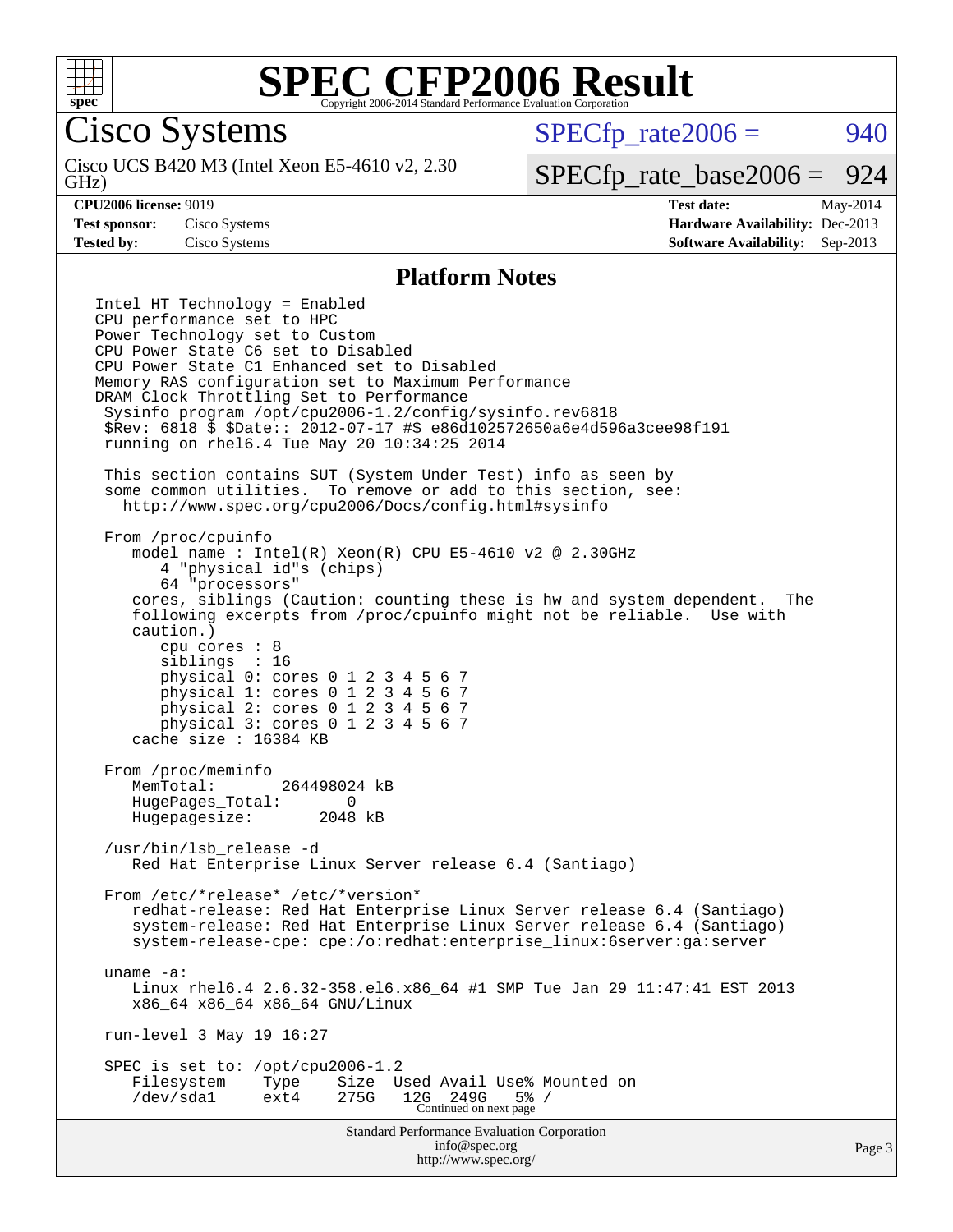

Cisco Systems

GHz) Cisco UCS B420 M3 (Intel Xeon E5-4610 v2, 2.30  $SPECTp\_rate2006 = 940$ 

[SPECfp\\_rate\\_base2006 =](http://www.spec.org/auto/cpu2006/Docs/result-fields.html#SPECfpratebase2006) 924

**[CPU2006 license:](http://www.spec.org/auto/cpu2006/Docs/result-fields.html#CPU2006license)** 9019 **[Test date:](http://www.spec.org/auto/cpu2006/Docs/result-fields.html#Testdate)** May-2014 **[Test sponsor:](http://www.spec.org/auto/cpu2006/Docs/result-fields.html#Testsponsor)** Cisco Systems **[Hardware Availability:](http://www.spec.org/auto/cpu2006/Docs/result-fields.html#HardwareAvailability)** Dec-2013 **[Tested by:](http://www.spec.org/auto/cpu2006/Docs/result-fields.html#Testedby)** Cisco Systems **[Software Availability:](http://www.spec.org/auto/cpu2006/Docs/result-fields.html#SoftwareAvailability)** Sep-2013

#### **[Platform Notes \(Continued\)](http://www.spec.org/auto/cpu2006/Docs/result-fields.html#PlatformNotes)**

 Additional information from dmidecode: BIOS Cisco Systems, Inc. B420M3.2.2.1.8.042120142113 04/21/2014 Memory: 32x 0xAD00 HMT31GR7EFR4C-RD 8 GB 1600 MHz 2 rank 16x NO DIMM NO DIMM

(End of data from sysinfo program)

#### **[General Notes](http://www.spec.org/auto/cpu2006/Docs/result-fields.html#GeneralNotes)**

Environment variables set by runspec before the start of the run: LD\_LIBRARY\_PATH = "/opt/cpu2006-1.2/libs/32:/opt/cpu2006-1.2/libs/64:/opt/cpu2006-1.2/sh"

 Binaries compiled on a system with 1x Core i7-860 CPU + 8GB memory using RedHat EL 6.4 Transparent Huge Pages enabled with: echo always > /sys/kernel/mm/redhat\_transparent\_hugepage/enabled Filesystem page cache cleared with: echo 1> /proc/sys/vm/drop\_caches runspec command invoked through numactl i.e.: numactl --interleave=all runspec <etc>

### **[Base Compiler Invocation](http://www.spec.org/auto/cpu2006/Docs/result-fields.html#BaseCompilerInvocation)**

[C benchmarks](http://www.spec.org/auto/cpu2006/Docs/result-fields.html#Cbenchmarks):  $icc$   $-m64$ 

[C++ benchmarks:](http://www.spec.org/auto/cpu2006/Docs/result-fields.html#CXXbenchmarks) [icpc -m64](http://www.spec.org/cpu2006/results/res2014q3/cpu2006-20140606-29825.flags.html#user_CXXbase_intel_icpc_64bit_bedb90c1146cab66620883ef4f41a67e)

[Fortran benchmarks](http://www.spec.org/auto/cpu2006/Docs/result-fields.html#Fortranbenchmarks): [ifort -m64](http://www.spec.org/cpu2006/results/res2014q3/cpu2006-20140606-29825.flags.html#user_FCbase_intel_ifort_64bit_ee9d0fb25645d0210d97eb0527dcc06e)

[Benchmarks using both Fortran and C](http://www.spec.org/auto/cpu2006/Docs/result-fields.html#BenchmarksusingbothFortranandC): [icc -m64](http://www.spec.org/cpu2006/results/res2014q3/cpu2006-20140606-29825.flags.html#user_CC_FCbase_intel_icc_64bit_0b7121f5ab7cfabee23d88897260401c) [ifort -m64](http://www.spec.org/cpu2006/results/res2014q3/cpu2006-20140606-29825.flags.html#user_CC_FCbase_intel_ifort_64bit_ee9d0fb25645d0210d97eb0527dcc06e)

### **[Base Portability Flags](http://www.spec.org/auto/cpu2006/Docs/result-fields.html#BasePortabilityFlags)**

 410.bwaves: [-DSPEC\\_CPU\\_LP64](http://www.spec.org/cpu2006/results/res2014q3/cpu2006-20140606-29825.flags.html#suite_basePORTABILITY410_bwaves_DSPEC_CPU_LP64) 416.gamess: [-DSPEC\\_CPU\\_LP64](http://www.spec.org/cpu2006/results/res2014q3/cpu2006-20140606-29825.flags.html#suite_basePORTABILITY416_gamess_DSPEC_CPU_LP64) 433.milc: [-DSPEC\\_CPU\\_LP64](http://www.spec.org/cpu2006/results/res2014q3/cpu2006-20140606-29825.flags.html#suite_basePORTABILITY433_milc_DSPEC_CPU_LP64) 434.zeusmp: [-DSPEC\\_CPU\\_LP64](http://www.spec.org/cpu2006/results/res2014q3/cpu2006-20140606-29825.flags.html#suite_basePORTABILITY434_zeusmp_DSPEC_CPU_LP64) 435.gromacs: [-DSPEC\\_CPU\\_LP64](http://www.spec.org/cpu2006/results/res2014q3/cpu2006-20140606-29825.flags.html#suite_basePORTABILITY435_gromacs_DSPEC_CPU_LP64) [-nofor\\_main](http://www.spec.org/cpu2006/results/res2014q3/cpu2006-20140606-29825.flags.html#user_baseLDPORTABILITY435_gromacs_f-nofor_main) 436.cactusADM: [-DSPEC\\_CPU\\_LP64](http://www.spec.org/cpu2006/results/res2014q3/cpu2006-20140606-29825.flags.html#suite_basePORTABILITY436_cactusADM_DSPEC_CPU_LP64) [-nofor\\_main](http://www.spec.org/cpu2006/results/res2014q3/cpu2006-20140606-29825.flags.html#user_baseLDPORTABILITY436_cactusADM_f-nofor_main) 437.leslie3d: [-DSPEC\\_CPU\\_LP64](http://www.spec.org/cpu2006/results/res2014q3/cpu2006-20140606-29825.flags.html#suite_basePORTABILITY437_leslie3d_DSPEC_CPU_LP64)

Continued on next page

Standard Performance Evaluation Corporation [info@spec.org](mailto:info@spec.org) <http://www.spec.org/>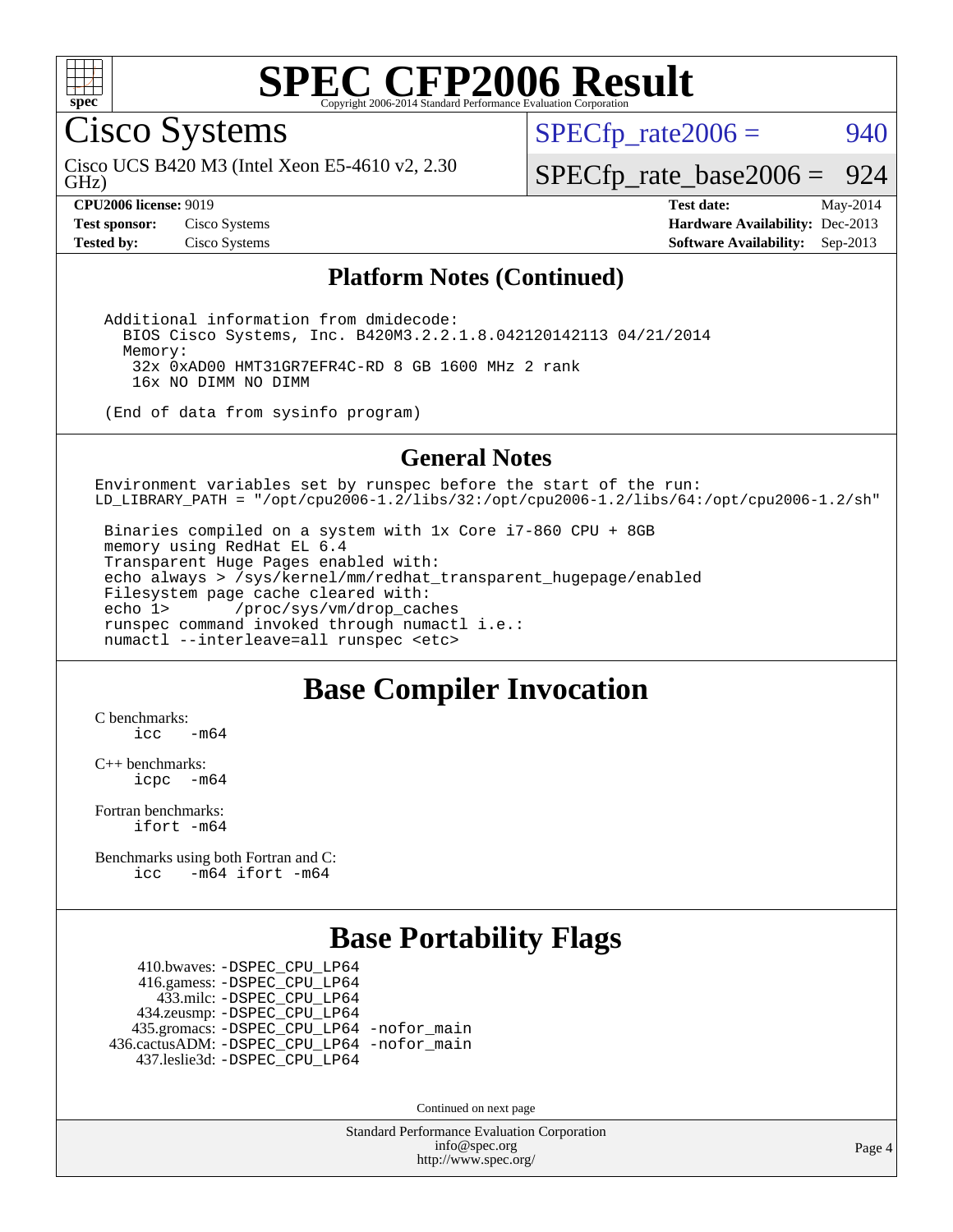

Cisco Systems

GHz) Cisco UCS B420 M3 (Intel Xeon E5-4610 v2, 2.30  $SPECTp\_rate2006 = 940$ 

[SPECfp\\_rate\\_base2006 =](http://www.spec.org/auto/cpu2006/Docs/result-fields.html#SPECfpratebase2006) 924

| <b>Test sponsor:</b> | Cisco Systems |
|----------------------|---------------|
| <b>Tested by:</b>    | Cisco Systems |

**[CPU2006 license:](http://www.spec.org/auto/cpu2006/Docs/result-fields.html#CPU2006license)** 9019 **[Test date:](http://www.spec.org/auto/cpu2006/Docs/result-fields.html#Testdate)** May-2014 **[Hardware Availability:](http://www.spec.org/auto/cpu2006/Docs/result-fields.html#HardwareAvailability)** Dec-2013 **[Software Availability:](http://www.spec.org/auto/cpu2006/Docs/result-fields.html#SoftwareAvailability)** Sep-2013

## **[Base Portability Flags \(Continued\)](http://www.spec.org/auto/cpu2006/Docs/result-fields.html#BasePortabilityFlags)**

 444.namd: [-DSPEC\\_CPU\\_LP64](http://www.spec.org/cpu2006/results/res2014q3/cpu2006-20140606-29825.flags.html#suite_basePORTABILITY444_namd_DSPEC_CPU_LP64) 447.dealII: [-DSPEC\\_CPU\\_LP64](http://www.spec.org/cpu2006/results/res2014q3/cpu2006-20140606-29825.flags.html#suite_basePORTABILITY447_dealII_DSPEC_CPU_LP64) 450.soplex: [-DSPEC\\_CPU\\_LP64](http://www.spec.org/cpu2006/results/res2014q3/cpu2006-20140606-29825.flags.html#suite_basePORTABILITY450_soplex_DSPEC_CPU_LP64) 453.povray: [-DSPEC\\_CPU\\_LP64](http://www.spec.org/cpu2006/results/res2014q3/cpu2006-20140606-29825.flags.html#suite_basePORTABILITY453_povray_DSPEC_CPU_LP64) 454.calculix: [-DSPEC\\_CPU\\_LP64](http://www.spec.org/cpu2006/results/res2014q3/cpu2006-20140606-29825.flags.html#suite_basePORTABILITY454_calculix_DSPEC_CPU_LP64) [-nofor\\_main](http://www.spec.org/cpu2006/results/res2014q3/cpu2006-20140606-29825.flags.html#user_baseLDPORTABILITY454_calculix_f-nofor_main) 459.GemsFDTD: [-DSPEC\\_CPU\\_LP64](http://www.spec.org/cpu2006/results/res2014q3/cpu2006-20140606-29825.flags.html#suite_basePORTABILITY459_GemsFDTD_DSPEC_CPU_LP64) 465.tonto: [-DSPEC\\_CPU\\_LP64](http://www.spec.org/cpu2006/results/res2014q3/cpu2006-20140606-29825.flags.html#suite_basePORTABILITY465_tonto_DSPEC_CPU_LP64) 470.lbm: [-DSPEC\\_CPU\\_LP64](http://www.spec.org/cpu2006/results/res2014q3/cpu2006-20140606-29825.flags.html#suite_basePORTABILITY470_lbm_DSPEC_CPU_LP64) 482.sphinx3: [-DSPEC\\_CPU\\_LP64](http://www.spec.org/cpu2006/results/res2014q3/cpu2006-20140606-29825.flags.html#suite_basePORTABILITY482_sphinx3_DSPEC_CPU_LP64)

481.wrf: [-DSPEC\\_CPU\\_LP64](http://www.spec.org/cpu2006/results/res2014q3/cpu2006-20140606-29825.flags.html#suite_basePORTABILITY481_wrf_DSPEC_CPU_LP64) [-DSPEC\\_CPU\\_CASE\\_FLAG](http://www.spec.org/cpu2006/results/res2014q3/cpu2006-20140606-29825.flags.html#b481.wrf_baseCPORTABILITY_DSPEC_CPU_CASE_FLAG) [-DSPEC\\_CPU\\_LINUX](http://www.spec.org/cpu2006/results/res2014q3/cpu2006-20140606-29825.flags.html#b481.wrf_baseCPORTABILITY_DSPEC_CPU_LINUX)

### **[Base Optimization Flags](http://www.spec.org/auto/cpu2006/Docs/result-fields.html#BaseOptimizationFlags)**

[C benchmarks](http://www.spec.org/auto/cpu2006/Docs/result-fields.html#Cbenchmarks):

```
-xAVX -ipo -O3 -no-prec-div -opt-prefetch -auto-p32 -ansi-alias
-opt-mem-layout-trans=3
```
[C++ benchmarks:](http://www.spec.org/auto/cpu2006/Docs/result-fields.html#CXXbenchmarks)

```
-xAVX -ipo -O3 -no-prec-div -opt-prefetch -auto-p32 -ansi-alias
-opt-mem-layout-trans=3
```
[Fortran benchmarks](http://www.spec.org/auto/cpu2006/Docs/result-fields.html#Fortranbenchmarks):

[-xAVX](http://www.spec.org/cpu2006/results/res2014q3/cpu2006-20140606-29825.flags.html#user_FCbase_f-xAVX) [-ipo](http://www.spec.org/cpu2006/results/res2014q3/cpu2006-20140606-29825.flags.html#user_FCbase_f-ipo) [-O3](http://www.spec.org/cpu2006/results/res2014q3/cpu2006-20140606-29825.flags.html#user_FCbase_f-O3) [-no-prec-div](http://www.spec.org/cpu2006/results/res2014q3/cpu2006-20140606-29825.flags.html#user_FCbase_f-no-prec-div) [-opt-prefetch](http://www.spec.org/cpu2006/results/res2014q3/cpu2006-20140606-29825.flags.html#user_FCbase_f-opt-prefetch)

[Benchmarks using both Fortran and C](http://www.spec.org/auto/cpu2006/Docs/result-fields.html#BenchmarksusingbothFortranandC):

```
-xAVX -ipo -O3 -no-prec-div -opt-prefetch -auto-p32 -ansi-alias
-opt-mem-layout-trans=3
```
## **[Peak Compiler Invocation](http://www.spec.org/auto/cpu2006/Docs/result-fields.html#PeakCompilerInvocation)**

[C benchmarks \(except as noted below\)](http://www.spec.org/auto/cpu2006/Docs/result-fields.html#Cbenchmarksexceptasnotedbelow):<br> $\frac{1}{\text{CC}}$  -m64  $-m64$ 

482.sphinx3: [icc -m32](http://www.spec.org/cpu2006/results/res2014q3/cpu2006-20140606-29825.flags.html#user_peakCCLD482_sphinx3_intel_icc_a6a621f8d50482236b970c6ac5f55f93)

[C++ benchmarks \(except as noted below\):](http://www.spec.org/auto/cpu2006/Docs/result-fields.html#CXXbenchmarksexceptasnotedbelow) [icpc -m64](http://www.spec.org/cpu2006/results/res2014q3/cpu2006-20140606-29825.flags.html#user_CXXpeak_intel_icpc_64bit_bedb90c1146cab66620883ef4f41a67e)

450.soplex: [icpc -m32](http://www.spec.org/cpu2006/results/res2014q3/cpu2006-20140606-29825.flags.html#user_peakCXXLD450_soplex_intel_icpc_4e5a5ef1a53fd332b3c49e69c3330699)

[Fortran benchmarks](http://www.spec.org/auto/cpu2006/Docs/result-fields.html#Fortranbenchmarks): [ifort -m64](http://www.spec.org/cpu2006/results/res2014q3/cpu2006-20140606-29825.flags.html#user_FCpeak_intel_ifort_64bit_ee9d0fb25645d0210d97eb0527dcc06e)

```
Benchmarks using both Fortran and C: 
    icc -m64 ifort -m64
```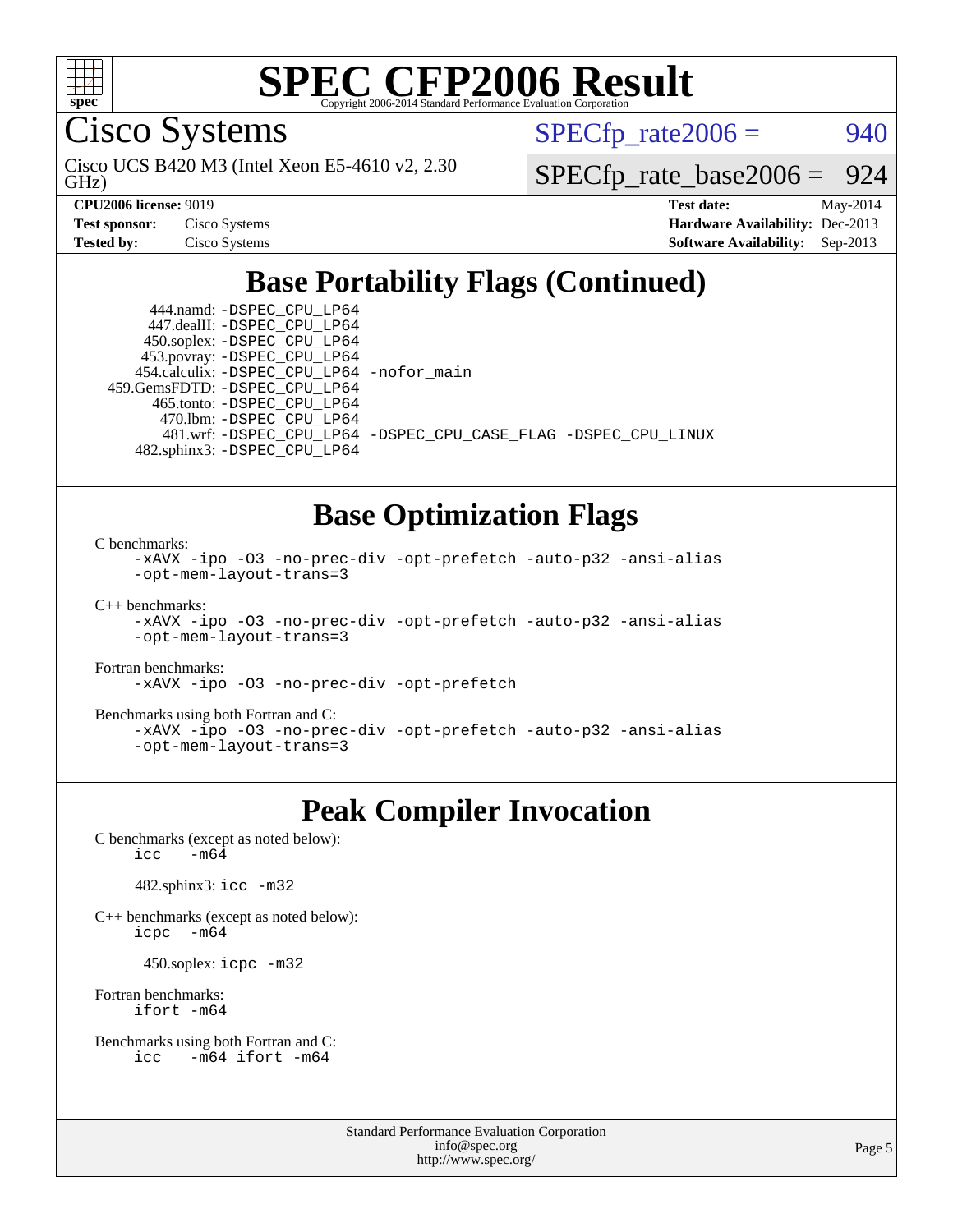

Cisco Systems

GHz) Cisco UCS B420 M3 (Intel Xeon E5-4610 v2, 2.30  $SPECTp\_rate2006 = 940$ 

[SPECfp\\_rate\\_base2006 =](http://www.spec.org/auto/cpu2006/Docs/result-fields.html#SPECfpratebase2006) 924

**[CPU2006 license:](http://www.spec.org/auto/cpu2006/Docs/result-fields.html#CPU2006license)** 9019 **[Test date:](http://www.spec.org/auto/cpu2006/Docs/result-fields.html#Testdate)** May-2014 **[Test sponsor:](http://www.spec.org/auto/cpu2006/Docs/result-fields.html#Testsponsor)** Cisco Systems **[Hardware Availability:](http://www.spec.org/auto/cpu2006/Docs/result-fields.html#HardwareAvailability)** Dec-2013 **[Tested by:](http://www.spec.org/auto/cpu2006/Docs/result-fields.html#Testedby)** Cisco Systems **[Software Availability:](http://www.spec.org/auto/cpu2006/Docs/result-fields.html#SoftwareAvailability)** Sep-2013

### **[Peak Portability Flags](http://www.spec.org/auto/cpu2006/Docs/result-fields.html#PeakPortabilityFlags)**

| 410.bwaves: -DSPEC CPU LP64                                    |  |  |
|----------------------------------------------------------------|--|--|
| 416.gamess: -DSPEC_CPU_LP64                                    |  |  |
| 433.milc: -DSPEC CPU LP64                                      |  |  |
| 434.zeusmp: -DSPEC_CPU_LP64                                    |  |  |
| 435.gromacs: -DSPEC_CPU_LP64 -nofor_main                       |  |  |
| 436.cactusADM: -DSPEC CPU LP64 -nofor main                     |  |  |
| 437.leslie3d: -DSPEC CPU LP64                                  |  |  |
| 444.namd: -DSPEC CPU LP64                                      |  |  |
| 447.dealII: -DSPEC CPU LP64                                    |  |  |
| 453.povray: -DSPEC_CPU_LP64                                    |  |  |
| 454.calculix: - DSPEC CPU LP64 - nofor main                    |  |  |
| 459. GemsFDTD: - DSPEC CPU LP64                                |  |  |
| 465.tonto: -DSPEC CPU LP64                                     |  |  |
| 470.1bm: - DSPEC CPU LP64                                      |  |  |
| 481.wrf: -DSPEC_CPU_LP64 -DSPEC_CPU_CASE_FLAG -DSPEC_CPU_LINUX |  |  |
|                                                                |  |  |

**[Peak Optimization Flags](http://www.spec.org/auto/cpu2006/Docs/result-fields.html#PeakOptimizationFlags)**

[C benchmarks](http://www.spec.org/auto/cpu2006/Docs/result-fields.html#Cbenchmarks):

 433.milc: [-xAVX](http://www.spec.org/cpu2006/results/res2014q3/cpu2006-20140606-29825.flags.html#user_peakPASS2_CFLAGSPASS2_LDFLAGS433_milc_f-xAVX)(pass 2) [-prof-gen](http://www.spec.org/cpu2006/results/res2014q3/cpu2006-20140606-29825.flags.html#user_peakPASS1_CFLAGSPASS1_LDFLAGS433_milc_prof_gen_e43856698f6ca7b7e442dfd80e94a8fc)(pass 1) [-ipo](http://www.spec.org/cpu2006/results/res2014q3/cpu2006-20140606-29825.flags.html#user_peakPASS2_CFLAGSPASS2_LDFLAGS433_milc_f-ipo)(pass 2) [-O3](http://www.spec.org/cpu2006/results/res2014q3/cpu2006-20140606-29825.flags.html#user_peakPASS2_CFLAGSPASS2_LDFLAGS433_milc_f-O3)(pass 2) [-no-prec-div](http://www.spec.org/cpu2006/results/res2014q3/cpu2006-20140606-29825.flags.html#user_peakPASS2_CFLAGSPASS2_LDFLAGS433_milc_f-no-prec-div)(pass 2) [-opt-mem-layout-trans=3](http://www.spec.org/cpu2006/results/res2014q3/cpu2006-20140606-29825.flags.html#user_peakPASS2_CFLAGS433_milc_f-opt-mem-layout-trans_a7b82ad4bd7abf52556d4961a2ae94d5)(pass 2) [-prof-use](http://www.spec.org/cpu2006/results/res2014q3/cpu2006-20140606-29825.flags.html#user_peakPASS2_CFLAGSPASS2_LDFLAGS433_milc_prof_use_bccf7792157ff70d64e32fe3e1250b55)(pass 2) [-auto-ilp32](http://www.spec.org/cpu2006/results/res2014q3/cpu2006-20140606-29825.flags.html#user_peakCOPTIMIZE433_milc_f-auto-ilp32)

 $470.1$ bm: basepeak = yes

 482.sphinx3: [-xAVX](http://www.spec.org/cpu2006/results/res2014q3/cpu2006-20140606-29825.flags.html#user_peakOPTIMIZE482_sphinx3_f-xAVX) [-ipo](http://www.spec.org/cpu2006/results/res2014q3/cpu2006-20140606-29825.flags.html#user_peakOPTIMIZE482_sphinx3_f-ipo) [-O3](http://www.spec.org/cpu2006/results/res2014q3/cpu2006-20140606-29825.flags.html#user_peakOPTIMIZE482_sphinx3_f-O3) [-no-prec-div](http://www.spec.org/cpu2006/results/res2014q3/cpu2006-20140606-29825.flags.html#user_peakOPTIMIZE482_sphinx3_f-no-prec-div) [-opt-mem-layout-trans=3](http://www.spec.org/cpu2006/results/res2014q3/cpu2006-20140606-29825.flags.html#user_peakOPTIMIZE482_sphinx3_f-opt-mem-layout-trans_a7b82ad4bd7abf52556d4961a2ae94d5)  $-$ unroll2

[C++ benchmarks:](http://www.spec.org/auto/cpu2006/Docs/result-fields.html#CXXbenchmarks)

444.namd:  $-xAVX(pass 2)$  $-xAVX(pass 2)$  [-prof-gen](http://www.spec.org/cpu2006/results/res2014q3/cpu2006-20140606-29825.flags.html#user_peakPASS1_CXXFLAGSPASS1_LDFLAGS444_namd_prof_gen_e43856698f6ca7b7e442dfd80e94a8fc)(pass 1) [-ipo](http://www.spec.org/cpu2006/results/res2014q3/cpu2006-20140606-29825.flags.html#user_peakPASS2_CXXFLAGSPASS2_LDFLAGS444_namd_f-ipo)(pass 2) [-O3](http://www.spec.org/cpu2006/results/res2014q3/cpu2006-20140606-29825.flags.html#user_peakPASS2_CXXFLAGSPASS2_LDFLAGS444_namd_f-O3)(pass 2) [-no-prec-div](http://www.spec.org/cpu2006/results/res2014q3/cpu2006-20140606-29825.flags.html#user_peakPASS2_CXXFLAGSPASS2_LDFLAGS444_namd_f-no-prec-div)(pass 2) [-opt-mem-layout-trans=3](http://www.spec.org/cpu2006/results/res2014q3/cpu2006-20140606-29825.flags.html#user_peakPASS2_CXXFLAGS444_namd_f-opt-mem-layout-trans_a7b82ad4bd7abf52556d4961a2ae94d5)(pass 2) [-prof-use](http://www.spec.org/cpu2006/results/res2014q3/cpu2006-20140606-29825.flags.html#user_peakPASS2_CXXFLAGSPASS2_LDFLAGS444_namd_prof_use_bccf7792157ff70d64e32fe3e1250b55)(pass 2) [-fno-alias](http://www.spec.org/cpu2006/results/res2014q3/cpu2006-20140606-29825.flags.html#user_peakCXXOPTIMIZE444_namd_f-no-alias_694e77f6c5a51e658e82ccff53a9e63a) [-auto-ilp32](http://www.spec.org/cpu2006/results/res2014q3/cpu2006-20140606-29825.flags.html#user_peakCXXOPTIMIZE444_namd_f-auto-ilp32)

 $447$ .dealII: basepeak = yes

 450.soplex: [-xAVX](http://www.spec.org/cpu2006/results/res2014q3/cpu2006-20140606-29825.flags.html#user_peakPASS2_CXXFLAGSPASS2_LDFLAGS450_soplex_f-xAVX)(pass 2) [-prof-gen](http://www.spec.org/cpu2006/results/res2014q3/cpu2006-20140606-29825.flags.html#user_peakPASS1_CXXFLAGSPASS1_LDFLAGS450_soplex_prof_gen_e43856698f6ca7b7e442dfd80e94a8fc)(pass 1) [-ipo](http://www.spec.org/cpu2006/results/res2014q3/cpu2006-20140606-29825.flags.html#user_peakPASS2_CXXFLAGSPASS2_LDFLAGS450_soplex_f-ipo)(pass 2) [-O3](http://www.spec.org/cpu2006/results/res2014q3/cpu2006-20140606-29825.flags.html#user_peakPASS2_CXXFLAGSPASS2_LDFLAGS450_soplex_f-O3)(pass 2) [-no-prec-div](http://www.spec.org/cpu2006/results/res2014q3/cpu2006-20140606-29825.flags.html#user_peakPASS2_CXXFLAGSPASS2_LDFLAGS450_soplex_f-no-prec-div)(pass 2) [-opt-mem-layout-trans=3](http://www.spec.org/cpu2006/results/res2014q3/cpu2006-20140606-29825.flags.html#user_peakPASS2_CXXFLAGS450_soplex_f-opt-mem-layout-trans_a7b82ad4bd7abf52556d4961a2ae94d5)(pass 2) [-prof-use](http://www.spec.org/cpu2006/results/res2014q3/cpu2006-20140606-29825.flags.html#user_peakPASS2_CXXFLAGSPASS2_LDFLAGS450_soplex_prof_use_bccf7792157ff70d64e32fe3e1250b55)(pass 2) [-opt-malloc-options=3](http://www.spec.org/cpu2006/results/res2014q3/cpu2006-20140606-29825.flags.html#user_peakOPTIMIZE450_soplex_f-opt-malloc-options_13ab9b803cf986b4ee62f0a5998c2238)

```
 453.povray: -xAVX(pass 2) -prof-gen(pass 1) -ipo(pass 2) -O3(pass 2)
         -no-prec-div(pass 2) -opt-mem-layout-trans=3(pass 2)
         -prof-use(pass 2) -unroll4 -ansi-alias
```
[Fortran benchmarks](http://www.spec.org/auto/cpu2006/Docs/result-fields.html#Fortranbenchmarks):

Continued on next page

Standard Performance Evaluation Corporation [info@spec.org](mailto:info@spec.org) <http://www.spec.org/>